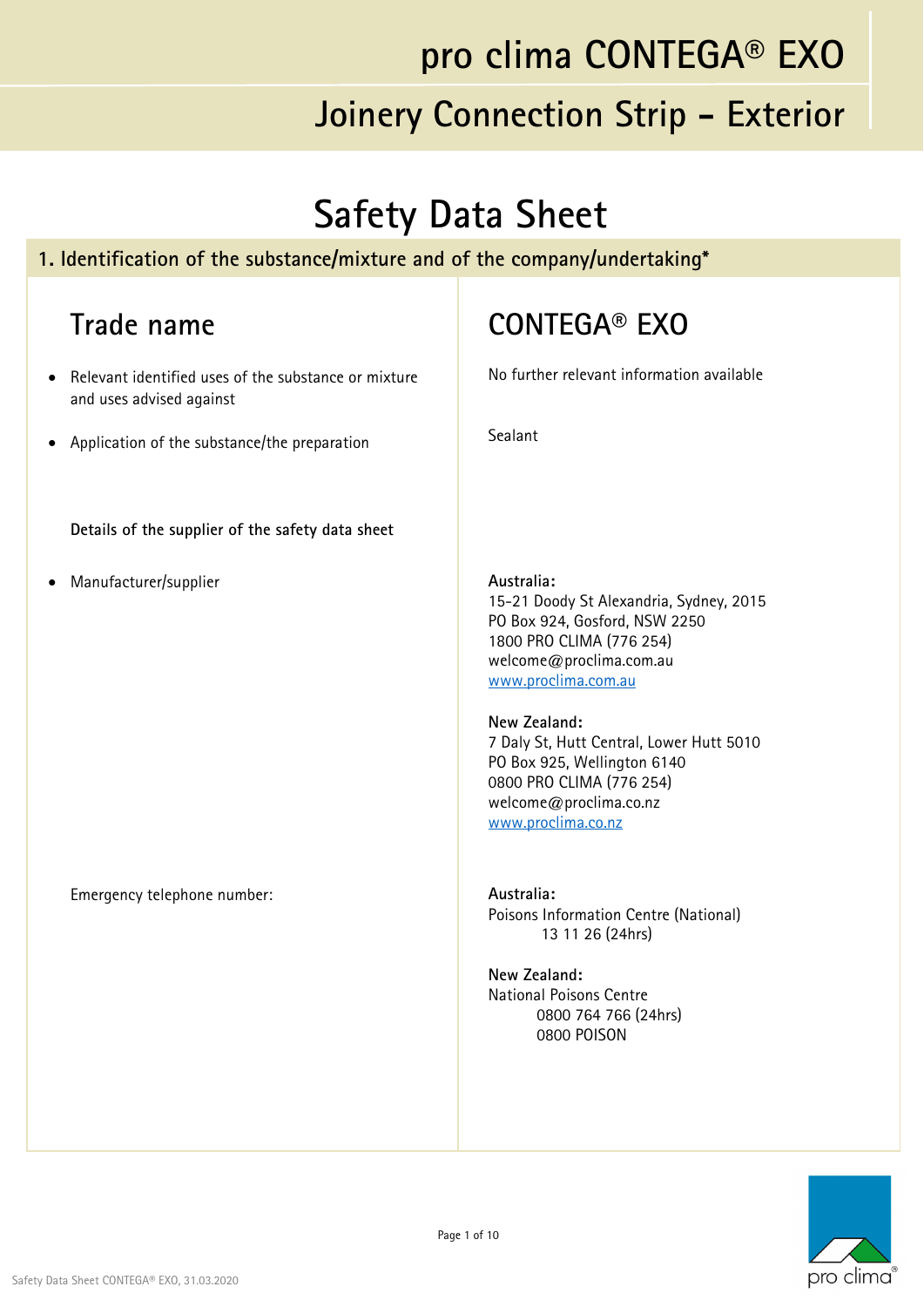| 2. Hazards identification                                                                |                                                                                                                                                                                      |  |
|------------------------------------------------------------------------------------------|--------------------------------------------------------------------------------------------------------------------------------------------------------------------------------------|--|
| Classification of the substance or mixture                                               |                                                                                                                                                                                      |  |
| Classification according to Regulation (EC) No.<br>$\bullet$<br>1272/2008                | The product is not classified according to the CLP<br>regulation.                                                                                                                    |  |
| Classification according to Directive 67/548/EEC or<br>$\bullet$<br>Directive 1999/45/EC | Void.                                                                                                                                                                                |  |
| Information concerning particular hazards for human<br>$\bullet$<br>and environment      | The product does not have to be labelled due to the<br>calculation procedure of the "General Classification<br>guideline for preparations of the EU" in the latest valid<br>version. |  |
| Label elements                                                                           |                                                                                                                                                                                      |  |
| Labelling according to Regulation (EC) No 1272/2008<br>$\bullet$                         | Void.                                                                                                                                                                                |  |
| Hazard pictograms<br>$\bullet$                                                           | Void.                                                                                                                                                                                |  |
| Signal word<br>$\bullet$                                                                 | Void.                                                                                                                                                                                |  |
| Hazard statements                                                                        | Void.                                                                                                                                                                                |  |
| Other hazards                                                                            |                                                                                                                                                                                      |  |
| Results of PBT and vPvB assessment                                                       |                                                                                                                                                                                      |  |
| PBT<br>$\bullet$                                                                         | Not applicable.                                                                                                                                                                      |  |
| $\bullet$ vPvB                                                                           | Not applicable.                                                                                                                                                                      |  |
| 3. Composition/information on ingredients                                                |                                                                                                                                                                                      |  |
| Chemical characterisation                                                                | Mixtures.                                                                                                                                                                            |  |
| Description<br>٠                                                                         | Joint sealing tape.                                                                                                                                                                  |  |
| Dangerous components<br>٠                                                                | Void.                                                                                                                                                                                |  |
| Additional information<br>٠                                                              | For the wording of the listed risk phrases refer to<br>section 16.                                                                                                                   |  |
|                                                                                          |                                                                                                                                                                                      |  |

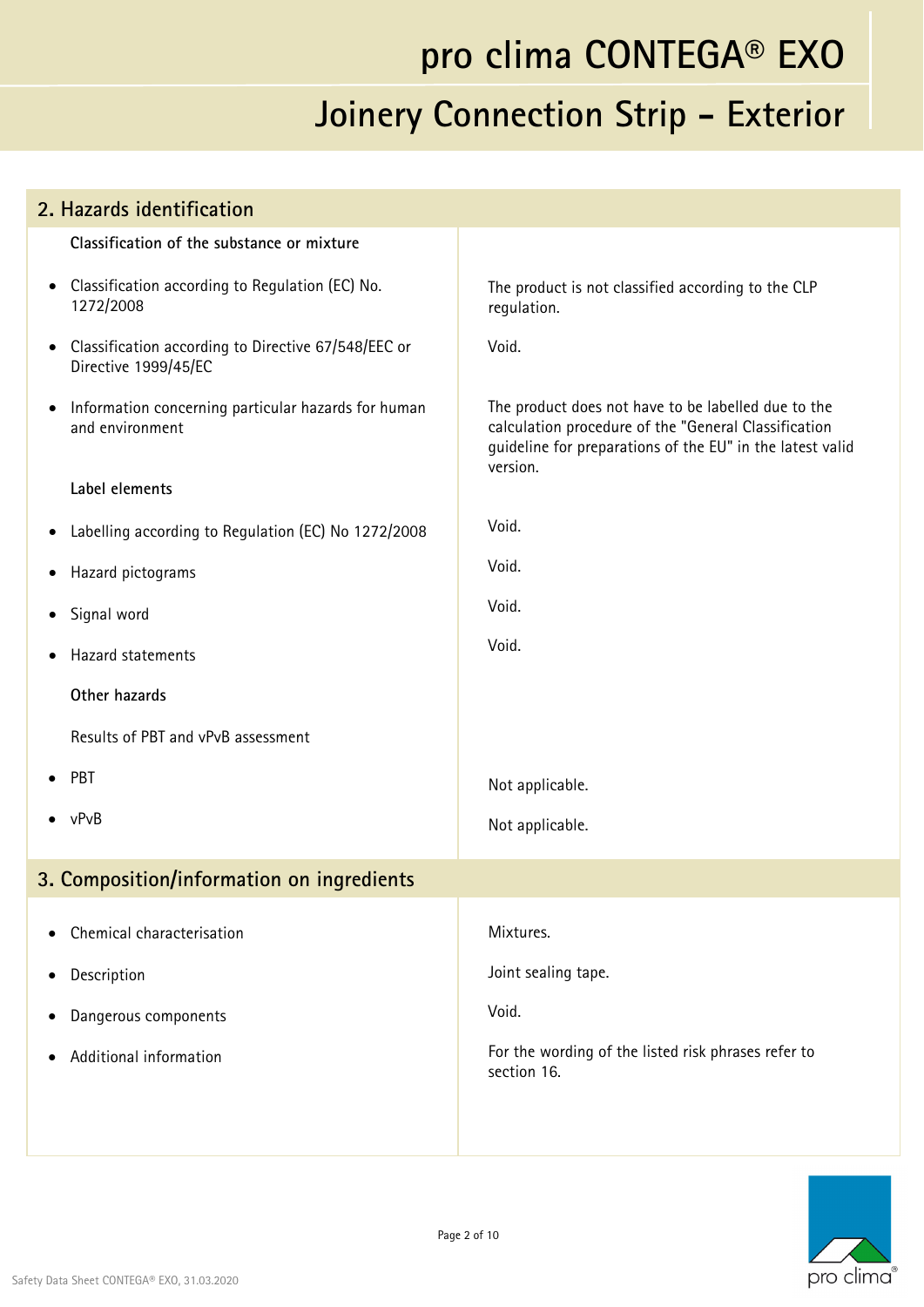| 4. First aid measures                                                         |                                                                                                                         |
|-------------------------------------------------------------------------------|-------------------------------------------------------------------------------------------------------------------------|
| Description of first aid measures                                             |                                                                                                                         |
| General information                                                           | No special measures required.                                                                                           |
| After inhalation                                                              | Not applicable.                                                                                                         |
| After skin contact                                                            | Instantly rinse with water.                                                                                             |
| After eye contact                                                             | Rinse opened eye for several minutes under running water<br>then consult doctor.                                        |
| After swallowing                                                              | Not applicable.                                                                                                         |
| Information for doctor                                                        | No particular measures are known - treat according to<br>symptoms.                                                      |
| Most important symptoms and effects, both acute and<br>delayed                | No further relevant information available.                                                                              |
| Indication of any immediate medical attention and<br>special treatment needed | No further relevant information available.                                                                              |
| 5. Firefighting measures                                                      |                                                                                                                         |
| Extinguishing media                                                           |                                                                                                                         |
| Suitable extinguishing agents<br>$\bullet$                                    | CO <sub>2</sub> , extinguishing powder or water jet.<br>Fight larger fires with water jet or alcohol-resistant<br>foam. |
| For safety reasons unsuitable extinguishing agents                            | Water with a full water jet.                                                                                            |
| Special hazards arising from the substance or mixture                         | Formation of toxic gases is possible during heating or in<br>case of fire.                                              |
| Advice for firefighters                                                       |                                                                                                                         |
| Protective equipment                                                          | Do not inhale explosion gases or combustion gases.                                                                      |
| Additional information                                                        | Dispose of fire debris and contaminated firefighting<br>water in accordance with official regulations.                  |
|                                                                               |                                                                                                                         |

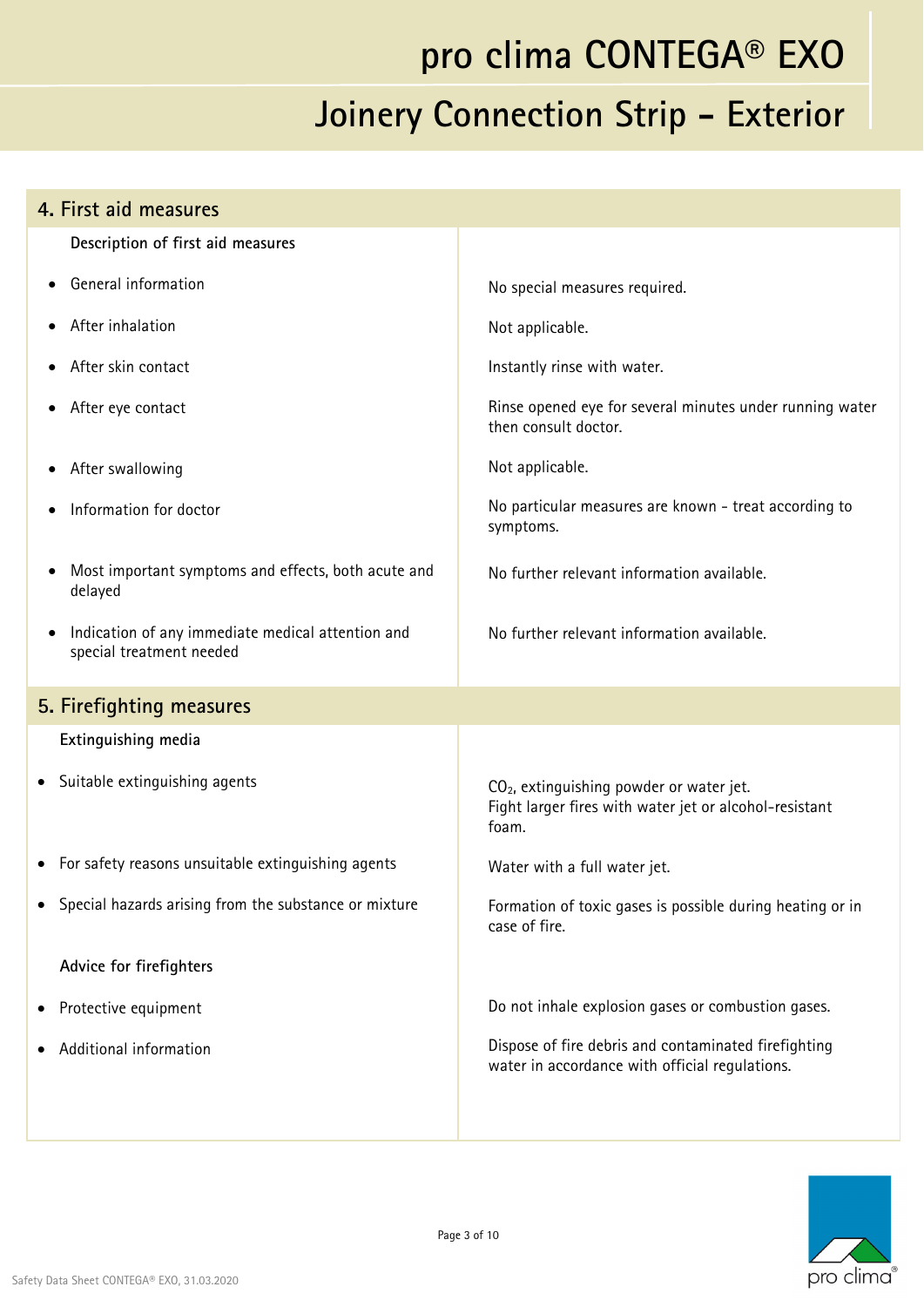| 6. Accidental release measures                                                      |                                                                                                                                                                      |
|-------------------------------------------------------------------------------------|----------------------------------------------------------------------------------------------------------------------------------------------------------------------|
| Personal precautions, protective equipment and<br>$\bullet$<br>emergency procedures | Not required.                                                                                                                                                        |
| Environmental precautions<br>$\bullet$                                              | Do not allow product to reach sewage system or water<br>bodies.                                                                                                      |
| Methods and material for containment and cleaning up<br>$\bullet$                   | Collect mechanically.                                                                                                                                                |
| Reference to other sections                                                         | See Section 7 for information on safe handling.<br>See Section 8 for information on personal protection<br>equipment.<br>See Section 13 for information on disposal. |
| 7. Handling and storage                                                             |                                                                                                                                                                      |
| Handling                                                                            |                                                                                                                                                                      |
| Precautions for safe handling<br>٠                                                  | No special precautions necessary if used correctly.                                                                                                                  |
| Information about protection against explosions and<br>fires                        | No special measures required.                                                                                                                                        |
| Conditions for safe storage, including any<br>incompatibilities                     |                                                                                                                                                                      |
| Requirements to be met by storerooms and containers<br>٠                            | No special requirements.                                                                                                                                             |
| Information about storage in one common storage<br>$\bullet$<br>facility            | Not required.                                                                                                                                                        |
| Further information about storage conditions:<br>$\bullet$                          | Protect from heat and direct sinlight.                                                                                                                               |
| Storage class<br>$\bullet$                                                          | 11.                                                                                                                                                                  |
| Specific end use(s)<br>$\bullet$                                                    | No further relevant information available.                                                                                                                           |
|                                                                                     |                                                                                                                                                                      |
|                                                                                     |                                                                                                                                                                      |
|                                                                                     |                                                                                                                                                                      |
|                                                                                     |                                                                                                                                                                      |

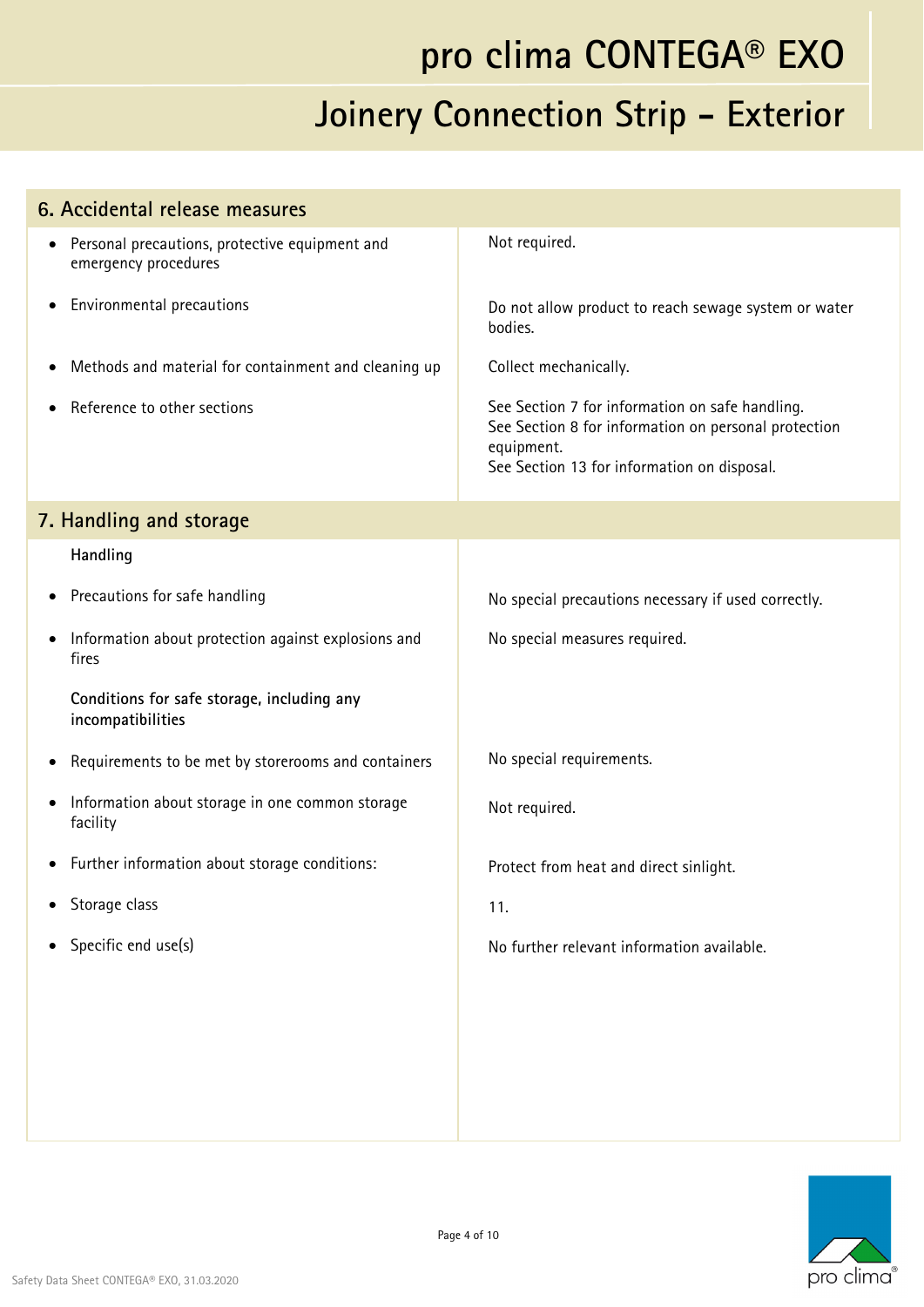| 8. Exposure controls/personal protection                                                                                                                        |                                                                                                                                          |
|-----------------------------------------------------------------------------------------------------------------------------------------------------------------|------------------------------------------------------------------------------------------------------------------------------------------|
| Additional information about design of technical<br>system                                                                                                      | No further data; see item 7.                                                                                                             |
| Control parameters                                                                                                                                              |                                                                                                                                          |
| Components with limit values that require monitoring<br>at the workplace                                                                                        | The product does not contain any relevant quantities of<br>materials with critical values that have to be monitored<br>at the workplace. |
| Additional information                                                                                                                                          | The lists that were valid during the compilation were<br>used as basis.                                                                  |
| Exposure controls<br>Personal protective equipment                                                                                                              |                                                                                                                                          |
| General protective and hygienic measures<br>$\bullet$                                                                                                           | Not applicable.                                                                                                                          |
| Breathing equipment                                                                                                                                             | Not applicable.                                                                                                                          |
| Recommended filter device for short term use                                                                                                                    | Not applicable.                                                                                                                          |
| Protection of hands                                                                                                                                             | Not required.                                                                                                                            |
| Material of gloves<br>$\bullet$                                                                                                                                 | Not applicable.                                                                                                                          |
| Penetration time of glove material<br>٠                                                                                                                         | Not applicable.                                                                                                                          |
| Eye protection                                                                                                                                                  | Not required.                                                                                                                            |
| Body protection                                                                                                                                                 | Not required.                                                                                                                            |
| 9. Physical and chemical properties                                                                                                                             |                                                                                                                                          |
| Information on basic physical and chemical<br>properties<br><b>General Information</b><br>Appearance:<br>Form<br>Colour<br>Odour<br>Odour threshold<br>pH-value | Solid.<br>Black with white print.<br>Not determined.<br>Not determined.<br>Not applicable.                                               |
|                                                                                                                                                                 |                                                                                                                                          |

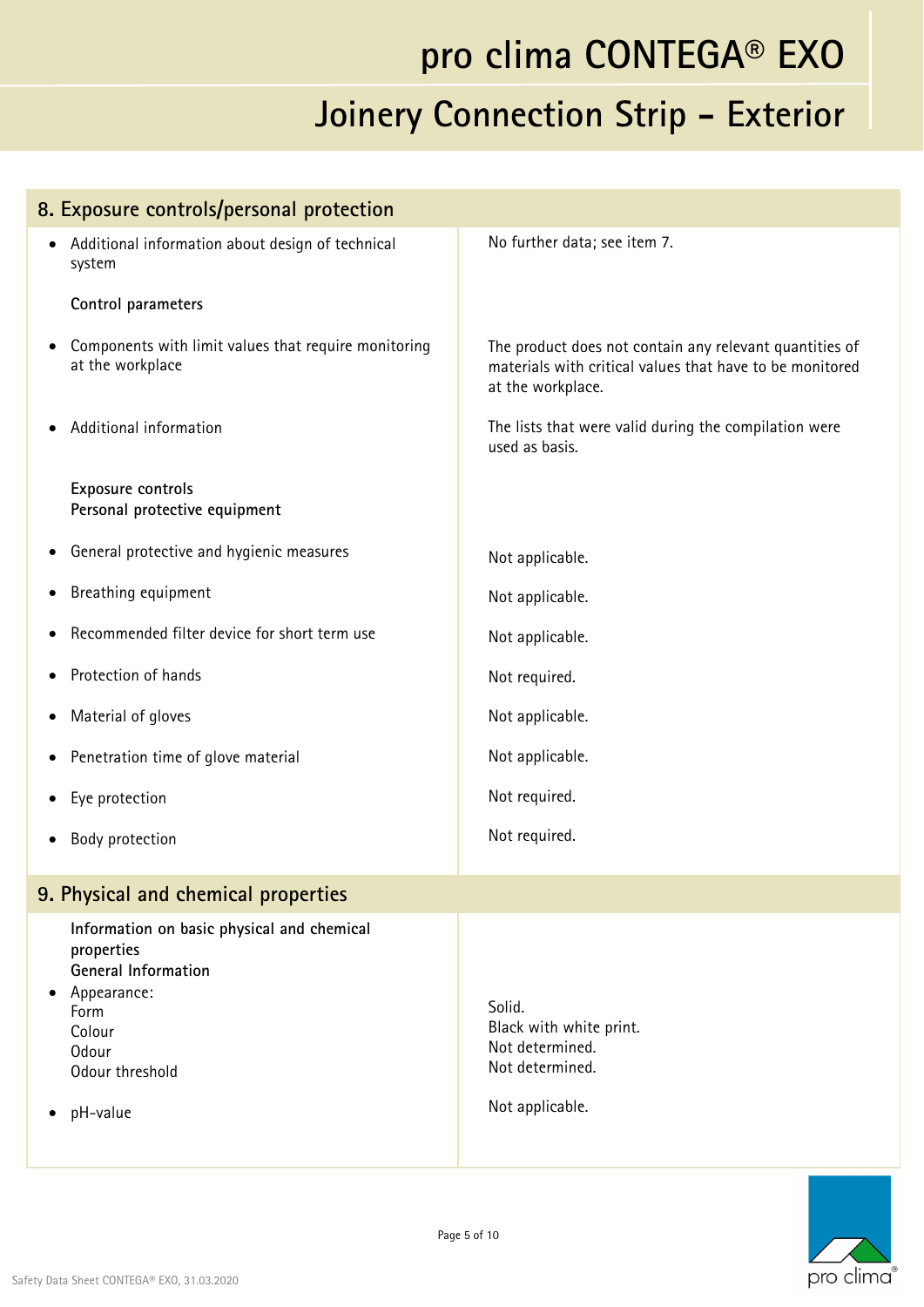| • Change in condition<br>Melting point/Melting range<br>Boiling point/Boiling range          | $>155^{\circ}$ C<br>Not applicable.                                      |
|----------------------------------------------------------------------------------------------|--------------------------------------------------------------------------|
| • Flash point                                                                                | Not applicable.                                                          |
| Inflammability (solid, gaseous)<br>$\bullet$                                                 | Not determined.                                                          |
| Ignition temperature<br>$\bullet$                                                            | Not determined.                                                          |
| • Decomposition temperature                                                                  | $>300^{\circ}$ C                                                         |
| • Self-inflammability                                                                        | Product is not self-igniting.                                            |
| • Danger of explosion                                                                        | Product is not explosive.                                                |
| Critical values for explosion:<br>$\bullet$<br>Lower:<br>Upper:                              | Not determined.<br>Not determined.                                       |
| • Vapour pressure                                                                            | Not applicable.                                                          |
| • Density at 20 $^{\circ}$ C<br>• Relative density<br>• Vapour density<br>• Evaporation rate | Not determined.<br>Not determined.<br>Not applicable.<br>Not applicable. |
| • Solubility in/miscibility with<br>water:                                                   | Insoluble.                                                               |
| • Partition coefficient (n-octanol/water)                                                    | Not determined.                                                          |
| • Viscosity<br>dynamic<br>kinematic                                                          | Not applicable.<br>Not applicable.                                       |
| • Solvent content<br>Organic solvents                                                        | $0.0\%$                                                                  |
| Solids content<br>٠                                                                          | 100.0 %                                                                  |
| Other information<br>$\bullet$                                                               | No further relevant information available.                               |
|                                                                                              |                                                                          |

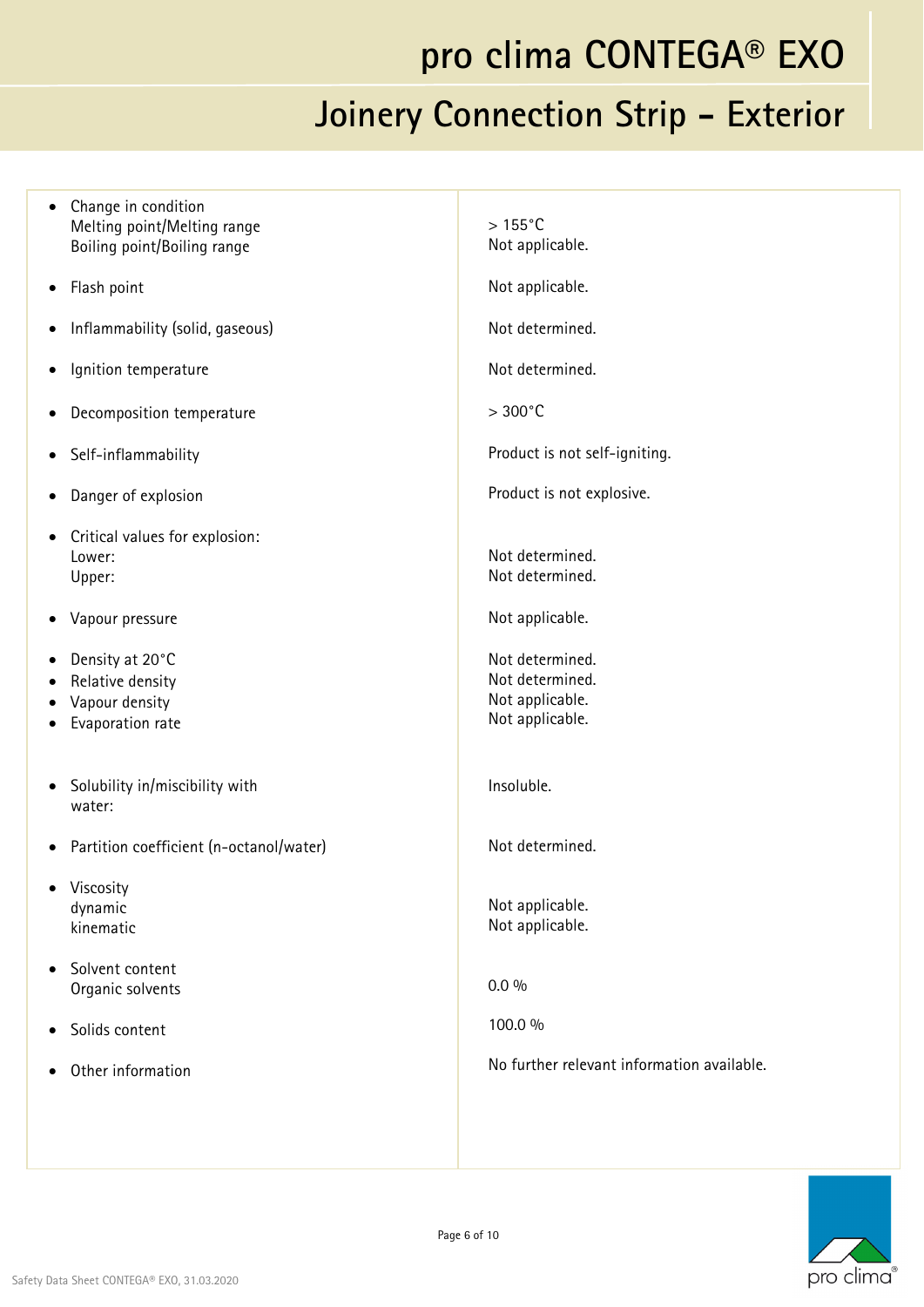| 10. Stability and reactivity                                                               |                                                                                                                                                                                                |
|--------------------------------------------------------------------------------------------|------------------------------------------------------------------------------------------------------------------------------------------------------------------------------------------------|
| Reactivity<br>Chemical stability                                                           |                                                                                                                                                                                                |
| Thermal decomposition/conditions to be avoided<br>٠                                        | No decomposition if used according to specifications.                                                                                                                                          |
| Possibility of hazardous reactions<br>$\bullet$                                            | No dangerous reactions known.                                                                                                                                                                  |
| Conditions to avoid                                                                        | No further relevant information available.                                                                                                                                                     |
| Incompatible materials<br>٠                                                                | No further relevant information available.                                                                                                                                                     |
| Hazardous decomposition products<br>٠                                                      | No dangerous decomposition products known.                                                                                                                                                     |
| 11. Toxicological information                                                              |                                                                                                                                                                                                |
| Information on toxicological effects<br>Acute toxicity                                     |                                                                                                                                                                                                |
| Primary irritant effect<br>٠<br>on the skin<br>on the eye                                  | No irritant effect.<br>No irritant effect.                                                                                                                                                     |
| Sensitisation                                                                              | No sensitising effect known.                                                                                                                                                                   |
| Additional toxicological information<br>٠                                                  | The product is not subject to classification according to<br>the calculation method of the General EC.                                                                                         |
| Classification Guidelines for preparations as<br>$\bullet$<br>issued in the latest version | When used and handled according to specifications, the<br>product does not have any harmful effects according to<br>the supplier's experience and the information provided to<br>the supplier. |
| 12. Ecological information                                                                 |                                                                                                                                                                                                |
| <b>Toxicity</b>                                                                            |                                                                                                                                                                                                |
| Aquatic toxicity                                                                           | No further relevant information available.                                                                                                                                                     |
| Persistence and degradability<br>٠                                                         | No further relevant information available.                                                                                                                                                     |
| Behaviour in environmental systems                                                         |                                                                                                                                                                                                |
| Bioaccumulative potential                                                                  | No further relevant information available.                                                                                                                                                     |

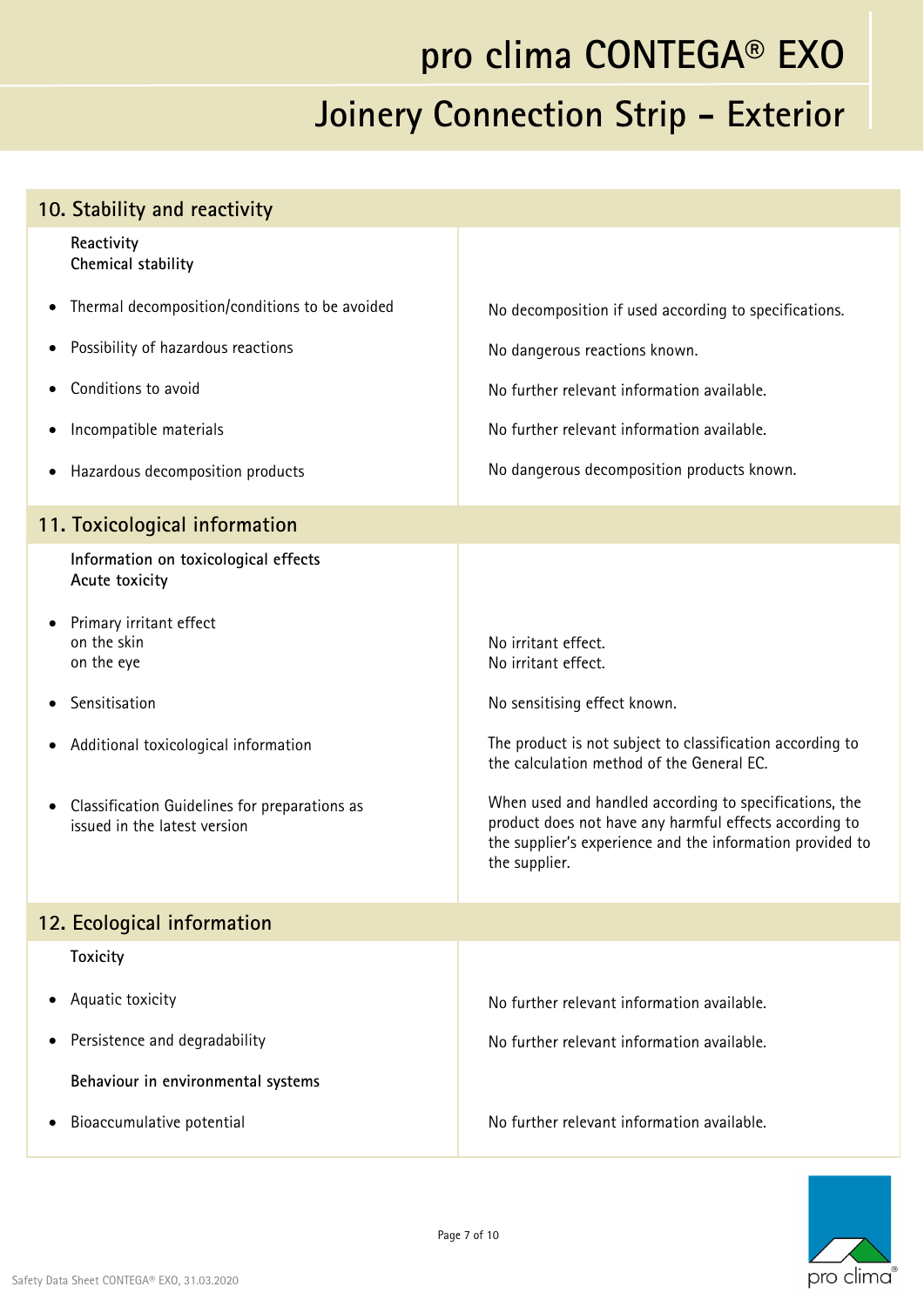### **pro clima CONTEGA® EXO**

#### **Joinery Connection Strip - Exterior**

| Mobility in soil<br>$\bullet$                                  | No further relevant information available.                                                |
|----------------------------------------------------------------|-------------------------------------------------------------------------------------------|
| Additional ecological information                              |                                                                                           |
| General notes<br>$\bullet$                                     | Generally, not hazardous for water.                                                       |
| Results of PBT and vPvB assessment<br>$\bullet$<br>PBT<br>vPvB | Not applicable.<br>Not applicable.                                                        |
| Other adverse effects<br>$\bullet$                             | No further relevant information available.                                                |
| 13. Disposal considerations                                    |                                                                                           |
| Waste treatment method                                         |                                                                                           |
| Recommendation<br>$\bullet$                                    | Smaller quantities can be disposed with household<br>waste.                               |
| European waste catalogue<br>$\bullet$                          |                                                                                           |
| 17 00 00                                                       | Construction and demolition wastes (including excavated<br>soil from contaminated sites). |
| 17 06 00                                                       | Insulation materials and asbestos-containing<br>construction materials.                   |
| 17 06 04                                                       | Insulation materials other than those mentioned in 17 06<br>01 and 17 06 03.              |
| Uncleaned packaging<br>$\bullet$<br>Recommendation             | Disposal must be made according to official regulations.                                  |
|                                                                |                                                                                           |
|                                                                |                                                                                           |
|                                                                |                                                                                           |
|                                                                |                                                                                           |
|                                                                |                                                                                           |
|                                                                |                                                                                           |

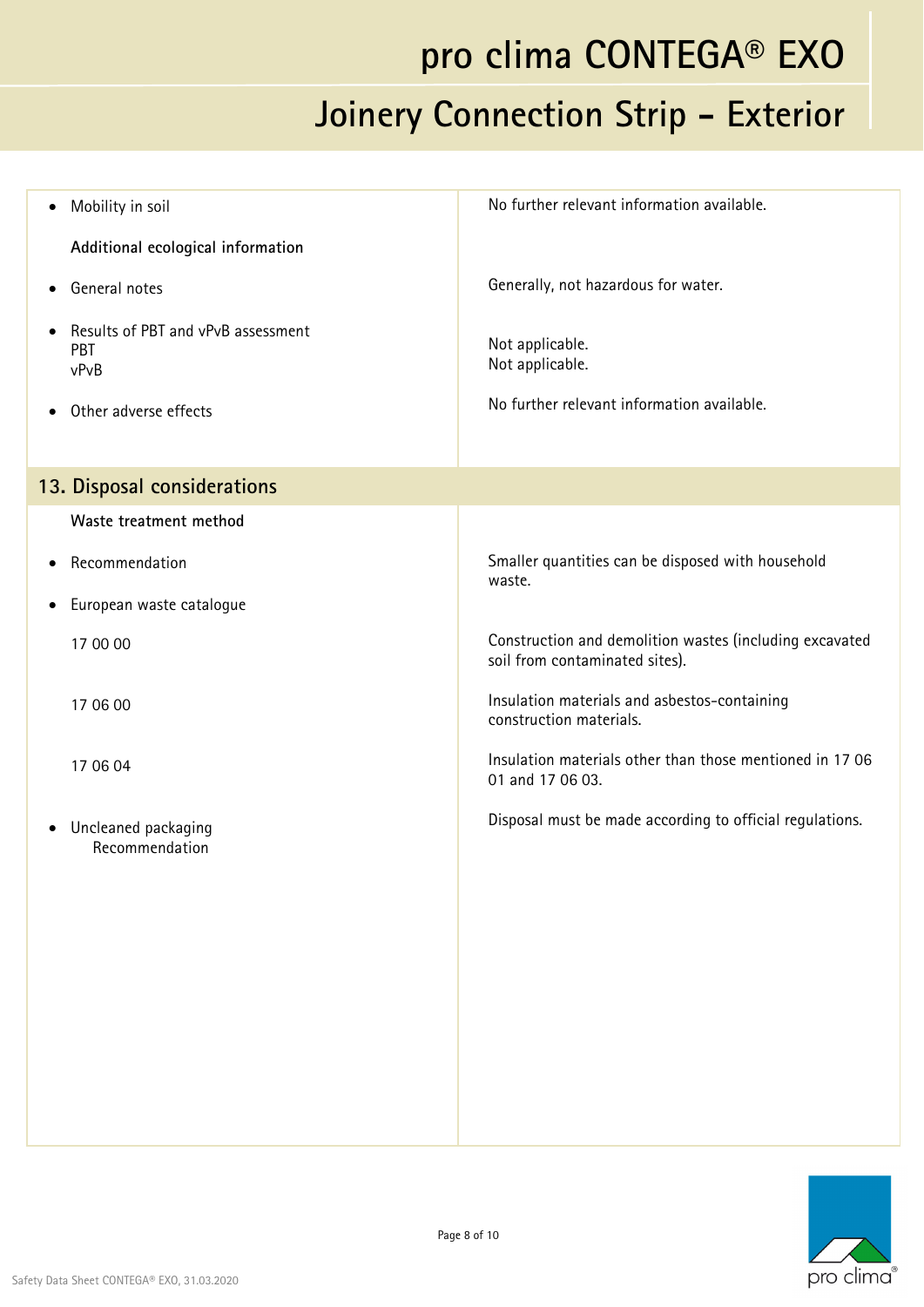#### **14. Transport information**

|           | UN-Number<br>ADR, ADN, IMDG, IATA                                                                                            | Void.                                                |
|-----------|------------------------------------------------------------------------------------------------------------------------------|------------------------------------------------------|
|           | UN proper shipping name<br>ADR, ADN, IMDG, IATA                                                                              | Void.                                                |
| $\bullet$ | Transport hazard class(es)<br>ADR, ADN, IMDG, IATA<br>Class                                                                  | Void.                                                |
|           | Packing group<br>ADR, IMDG, IATA                                                                                             | Void.                                                |
|           | Environmental hazards<br>Marine pollutant                                                                                    | Not applicable.                                      |
| $\bullet$ | Special precautions for user                                                                                                 | Not applicable.                                      |
| $\bullet$ | Transport in bulk according to Annex II of<br>MARPOL73/78 and the IBC Code                                                   | Not applicable.                                      |
| $\bullet$ | Transport/Additional information                                                                                             | Not dangerous according to the above specifications. |
|           | 15. Regulatory information                                                                                                   |                                                      |
|           | Safety, health and environmental<br>regulations/legislation specific for the substance or<br>mixture<br>National regulations |                                                      |
|           | Water hazard class                                                                                                           | Generally, not hazardous for water.                  |
|           | Chemical safety assessment                                                                                                   | Chemical Safety Assessment has not been carried out. |
|           |                                                                                                                              |                                                      |
|           |                                                                                                                              |                                                      |
|           |                                                                                                                              |                                                      |
|           |                                                                                                                              |                                                      |